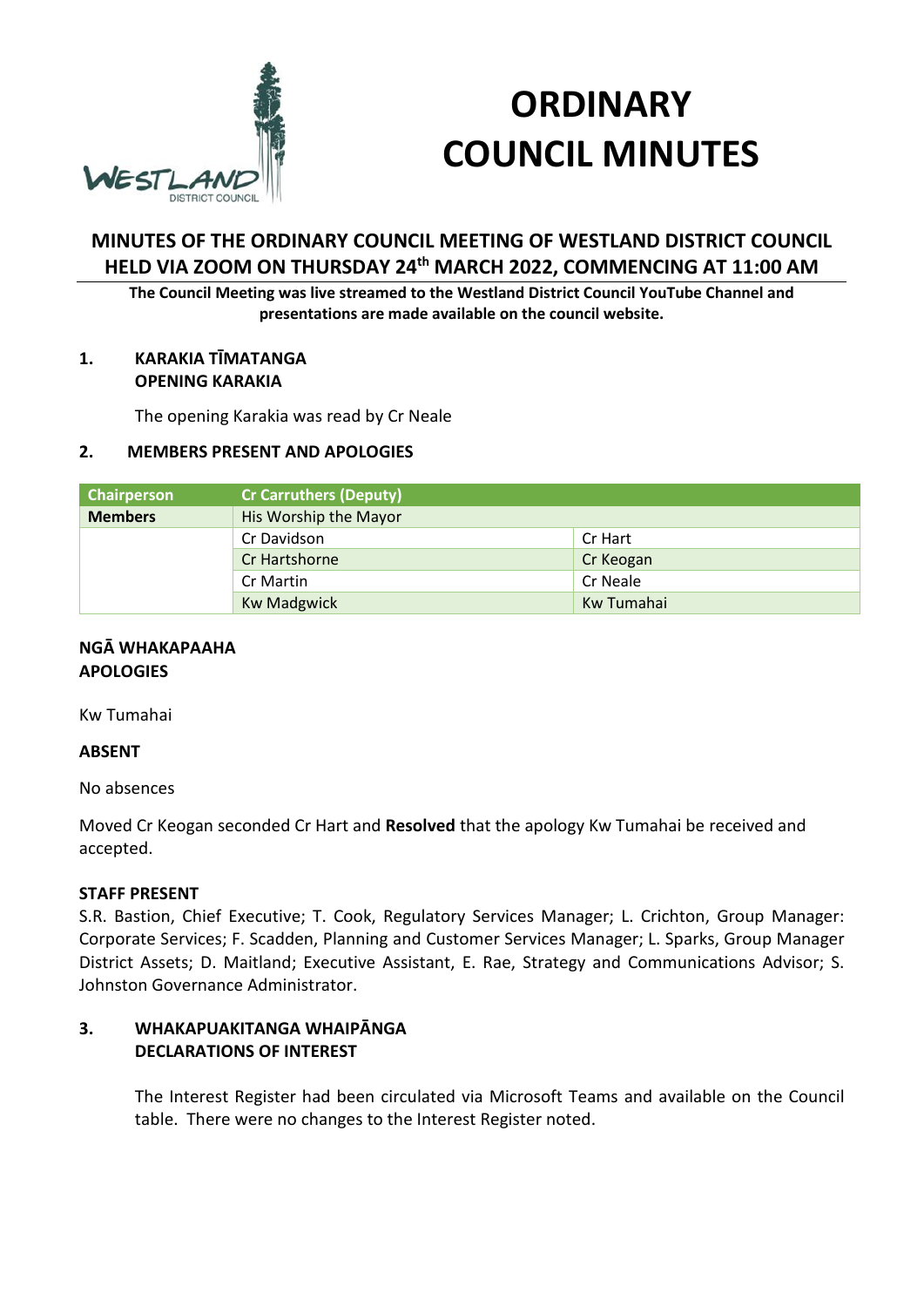## **4. NGĀ TAKE WHAWHATI TATA KĀORE I TE RĀRANGI TAKE URGENT ITEMS NOT ON THE AGENDA**

There were no urgent items of business not on the Council Agenda.

## **5. NGĀ MENETI O TE HUI KAUNIHERA MINUTES OF MEETINGS**

The Minutes of the previous Ordinary Council Meeting were circulated separately via Microsoft Teams.

## **Ordinary Council Meeting Minutes – 24th February 2022**

Moved Cr Neale seconded Cr Martin and **Resolved** that the Minutes of the Ordinary Council Meeting held on the  $24<sup>th</sup>$  February 2022 be confirmed as a true and correct record of the meeting.

The Chair **Approved** that their digital signature be added to the confirmed Council Meeting Minutes of 24<sup>th</sup> February 2022

## **6. ACTION LIST**

Chief Executive Simon Bastion spoke to the Action List and provided the following updates:

## 1. **Kaniere School Student Cycle Way Crossing:**

Progress has been made, however due to the curbing and channelling crew being affected with Covid, the expectation to finish by end of March has unfortunately been pushed out.

## 2. **Speed Limit Review:**

This process will be deferred to after Annual plan consultation.

## 3. **Ross Chinese Gardens:**

The resource consent has been received and progress has been made. The Community is taking the lead on the project delivery.

## 4. **Revell Street Trial**:

There is a report up for discussion to the Council today regarding the Revell Street Trial.

## 5. **Investigation re: District Council Head office and Pakiwaitara Building**:

This is ready for discussion with Council, to be held at a Workshop on 29<sup>th</sup> March 2022 at 4pm.

## 6. **Pakiwaitara Building Business Case Timeline**:

As above, this will be discussed at a Council Workshop on the 29th March 2022 at 4pm.

## 7. **Roading updates:**

Westroads have started work on Park and Hall Street regarding footpaths has started, and deep cleaning will soon start in Ross. Full update on Transportation activities will be provided in the April Council meeting.

Moved Cr Keogan seconded Cr Hart and **Resolved** that the updated Action List be received.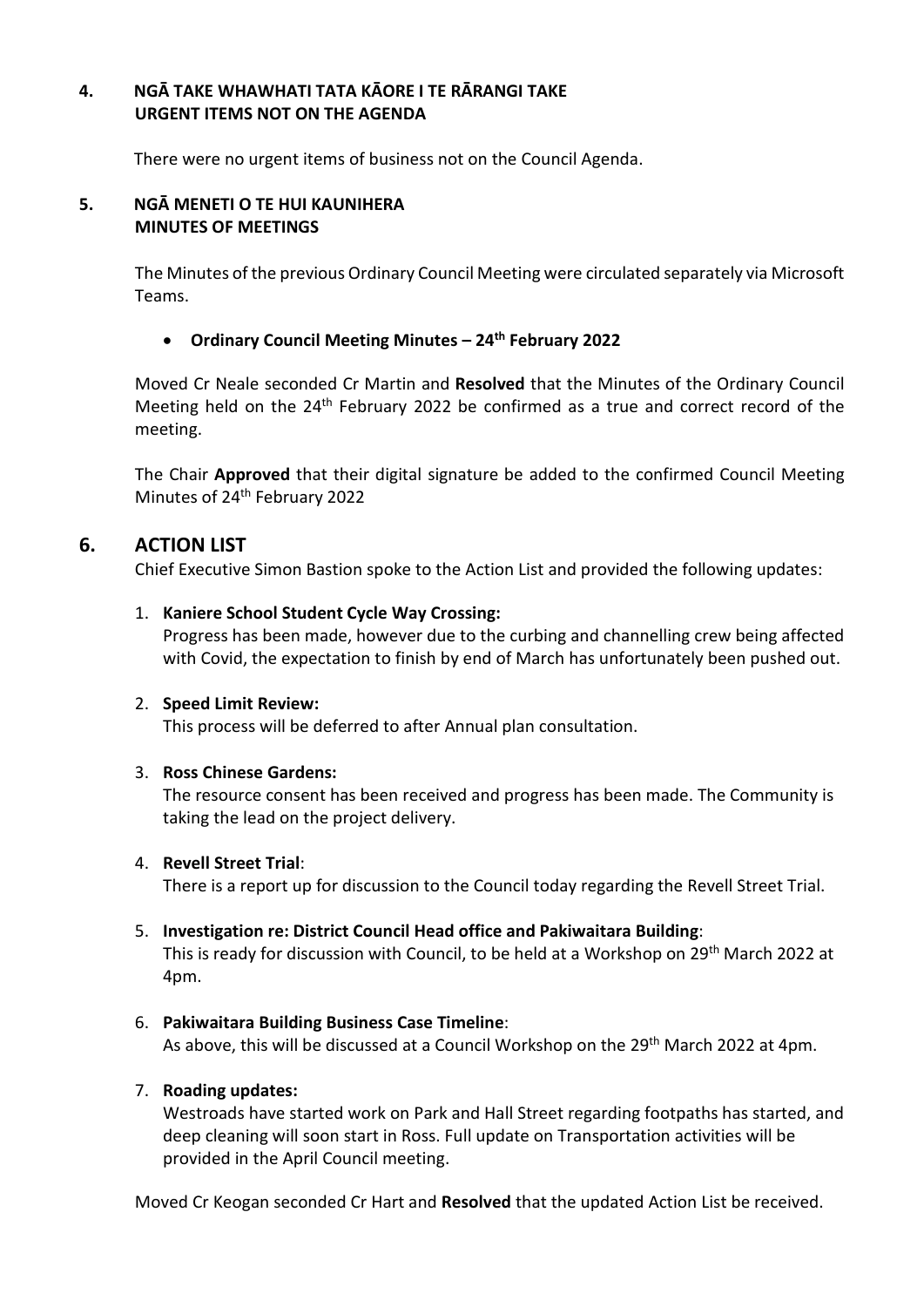## **7. NGĀ TĀPAETANGA PRESENTATIONS**

 **Department of Conservation Updated to WDC – Hokitika District** Owen Kilgour; Operations Manager – DOC

## **Hokitika District Highlights**

- Ross Interpretation
- Otira Weeds
- DWC Destination planning
- Ross Chinese Gardens
- Kapitia scientific reserve and skinks

**Arahura Strategic Waterways Restoration He Ka Kano Native Tree Nursery Sustainable Wild Whitebait Fishery Weed Free Te Tai Poutini CMS Review** 

## **Stewardship Land Review**

Neil Clifton – Chair of Independent Stewardship Land Panel spoke to this:

- Neil Clifton shared a brief background on how land came into the Department and why classification is important.
- The Panel has been visiting stewardship land for the past few months and is nearing the end of site visits.
- Once visits are completed and site recommendations done, they will be publicly notified and open for submission for 40 working days. This process is expected to be given in early May. Following submission process, the panel will reconsider recommendations and make a final set of recommends to the minister of Conservation in July this year.

Moved Deputy Mayor Carruthers seconded Cr Davidson and **Resolved** that the presentation from Department of Conservation Owen Kilgour and Neil Clifton be received.

 **Observations on how Local Government Risk Management Practices Work** Rachael Dean and Hugh Jory; Acting Assistant – OAG

**Our Process What Did We Expect to See? What we found Top Risks identified by Councils – wide ranging Recommendations Observations from Case-studies What next** 

Moved Deputy Carruthers seconded Cr Davidson and **Resolved** that the presentation from Observations on how Local Government Risk Management Practices Work from OAG be received.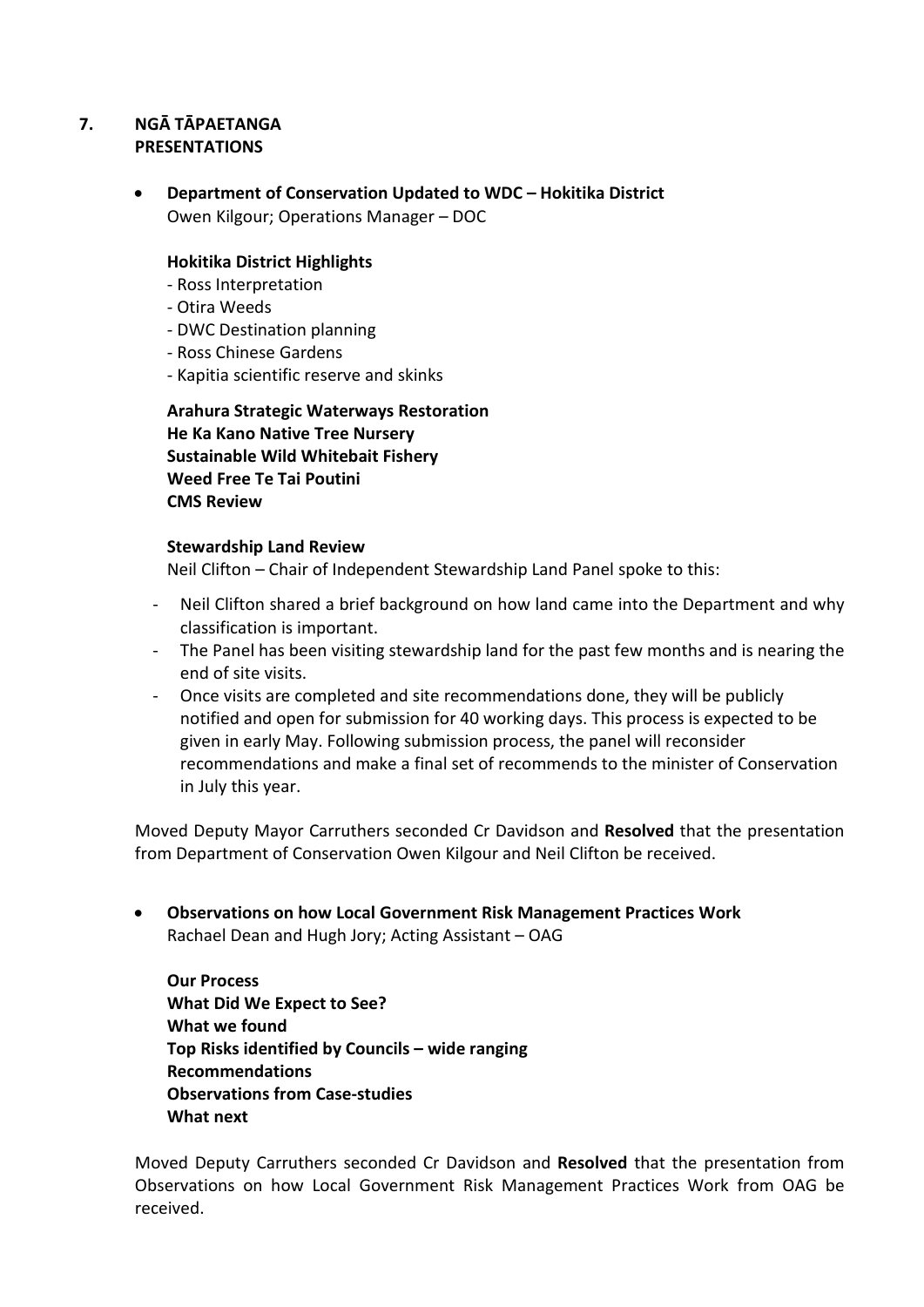## **8. PŪRONGO KAIMAHI STAFF REPORTS**

## **CE's Report**

Chief Executive Simon Bastion spoke to this report

1.1 The purpose of this report is to provide and update on the positive aspects that are happening in the Westland District, and update Council on any matters of significance and priority.

## **Covid Update**

As per the changes to legislation on Wednesday 23<sup>rd</sup> March 2022, Council will continue with reduced public facing hours until midnight  $4<sup>th</sup>$  April 2022, when the mandate restrictions will be lifted.

Kw Madgwick, Cr Martin, Cr Keogan, Cr Davidson, Cr Hart all expressed concern about the continued conservative position the Council is taking regarding COVID-19 restrictions and asked when they could expect the staff to work back from the office building and Councillors are able to sit around the table again.

The Group Manager Community and Regulatory Services advised that the council's position is to protect staff as we have a very small staff base. By removing restrictions, we will get people coming in who are anti-vax not wearing masks etc. We are comfortable to continue as planned and lift restrictions on midnight  $4<sup>th</sup>$  April as per government guidelines.

Cr Neale was happy with the continued conservative approach that staff were taking to ensure that services were kept running.

The Chief Executive advised that his priority is to ensure the welfare of staff is prioritised and acknowledged that there is frustration out there to get everyone face to face again and looks forward to having the Councillors around the table at the April meeting. However, due to West Coast numbers of COVID-19 growing, the date of the 4 April 2022 will be adhered to.

## **3 Waters Reform**

Council have aligned with Communities for Local Democracy. An attempt to talk to the Minister last week was unfortunately deferred and has been rescheduled.

Taumata Arowai the new regulator in regard to Draft Water Regulations and gap analysis, which highlights that we have 5 plants in the smaller communities that require chlorination components to be added to our water treatment. The other 4 plants already have those components in place. This is a sensitive matter, but we are however reflecting what the new regulation is saying. We are challenging some of those recommendations along with every other Council in New Zealand.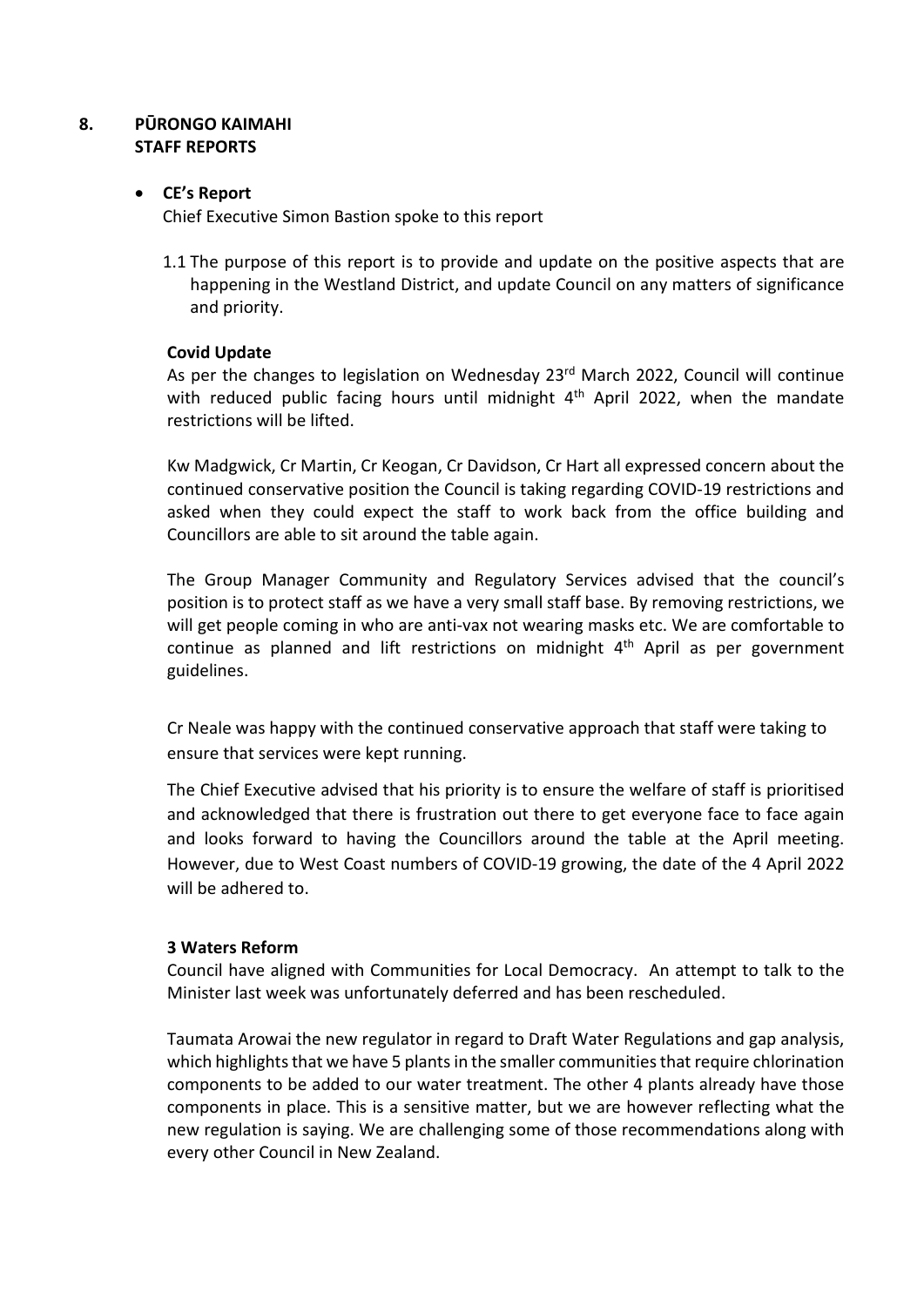Deputy Mayor Carruthers, Cr Martin and Scott Baxendale, Group Manager District Assets advised they will be attending the Communities for Local Democracy and potentially meeting with the Minster of Local Government to provide a united voice from the sector on the implications of the reform process. Cr Martin sought feedback from Councillors if they had any items they wished to be raised.

#### **Hokitika Waste-water Treatment Plant:**

Stantec have been doing the options assessment work in the background and a one-onone session with Iwi will be scheduled soon; then wider stake holder review in the near future.

## **TIF Funding:**

Progress is underway on preparing applications for TIF funding, in particularly the Franz Josef Community Revitalization, and a Project Manager has been assigned to prepare the applications.

Kw Madgwick sought clarification on the location of the toilets at Paringa. The Chief Executive advised the location is by the Paringa Salmon Farm.

#### **Carnegie Building:**

There have been some delays, however work is still in hand, and it is expected this will be completed in June. There have been some quite difficult engineering complexities come through regarding the parapets, so that work has been deferred, and a resolution has been found to move forward on this.

Kw Madgwick expressed concern regarding the unforeseen engineering design issue regarding the columns at the front of the building.

The Chief Executive advised that the columns were always proposed to be strengthened; it was the TYPE of strengthening that was the issue. There will be no added cost to the Council for the work-around.

Kw Madgwick asked when the Hokitika Museum will be back in the Carnegie Building as it has been closed for 5-6 years.

The Group Manager Regulatory & Community Services advised that there could be components of it that could be opened eventually, e.g.: the Luminaries artifacts could be made available, but it really comes down to the extent of the fit-out requirements.

The Chief Executive advised that there is no exact detail for an opening launch. If there is an opening, it will open room by room.

Cr Martin asked when the fitout of the Carnegie Building will occur.

The Group Manager District Assets advised that Council must wait for the current project to end until we can look at the fit out.

The Chief Executive advised that there is funding in the current LTP to complete the fitout.

#### **Pakiwaitara Building and Council Headquarters:**

Initial concept plans have been drawn up which will be shared with Council on the 29<sup>th</sup> March 2022 workshop.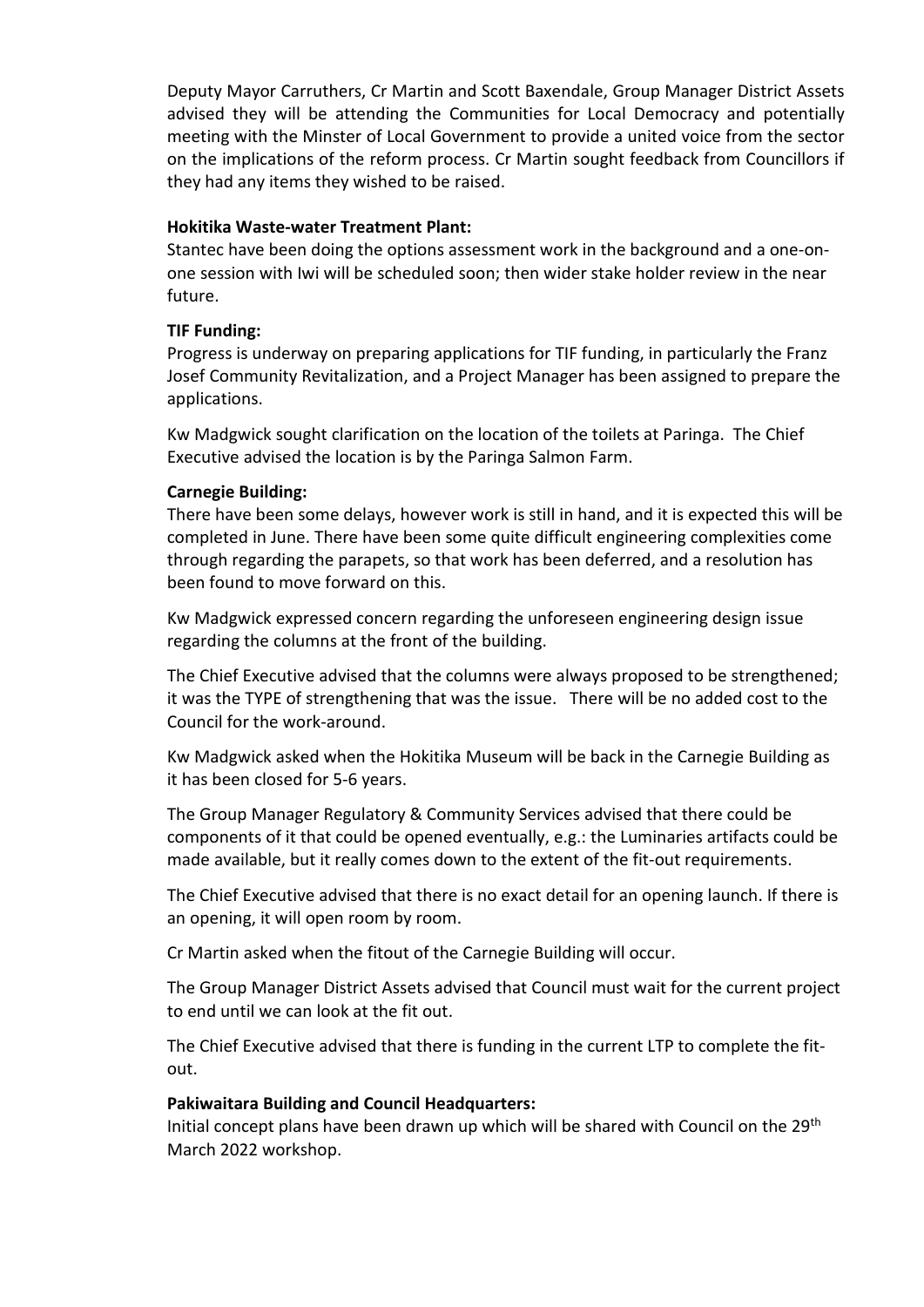## **Funding re: Energy Centre:**

Funding has been received for a concept feasibility study of an Energy Centre. The concept is to look at supporting: the council building, swimming pool, Government Building (Seddon House), potentially the Pounamu Pathway Building and Pakiwaitara building with a 'one stop shop' energy centre. A project lead has been assigned to this, who are working on behalf of Council to come up with a design.

Councillors had expressed concern that they were not aware of the proposed Energy Centre in Hokitika. The Chief Executive advised that this had been raised several times previously.

#### **NOTE: AN ERROR IN REPORT - West Coast Wilderness Trail Enhancements**:

In terms of MBIE Contribution - those numbers are what we applied for. What we actually received was \$650k. The Chief Executive advised that he can circulate the required information after the meeting to Councillors.

#### **Updates re: Cass Square Playground and Whataroa Playground:**

The Cass Square Playground and concept designs will be discussed at the next Planning meeting on the 29 March 2022. Negotiations with the playground supplier are continuing. A timeline for installation is yet to be confirmed.

Whataroa Playground equipment has been ordered and to be installed in April.

#### **Racecourse Development:**

Council submitted a more detailed Request for Proposal in December last year for Infrastructure Acceleration fund. Following the submission Council met with Kainga Ora in February to clarify some final points of the submission. Council will be made aware of the outcome of the bid by end of April 2022. A final decision will be made by the Minister from May to October 2022.

#### **Stewardship land review:**

Council has a report regarding this later in the agenda.

#### **Strategy and Communications:**

Council has the Bi-Annual Resident Survey in the wider community at the moment to gauge how Westland District is performing.

#### **Planning:**

The Te Tai Poutini Plan is out as an Exposure Draft; some feedback has already been received. The Committee will hear submissions. There has been really good engagement across the community with this – particularly regarding zoning.

#### **Mayoral Taskforce for Jobs:**

This has been very successful with \$450k spent this fiscal year with 13 appointments been made, with over 160 appointments been made since the program started. Council is still waiting to hear about funding for the next financial year.

#### **Hokitika Museum Board Establishment:**

The Hokitika Museum proposes that Council supports the development of a Hokitika Museum Board to be established as an incorporated society that is positioned especially for the Hokitika Museum. CE would like councils' endorsement to come back to Council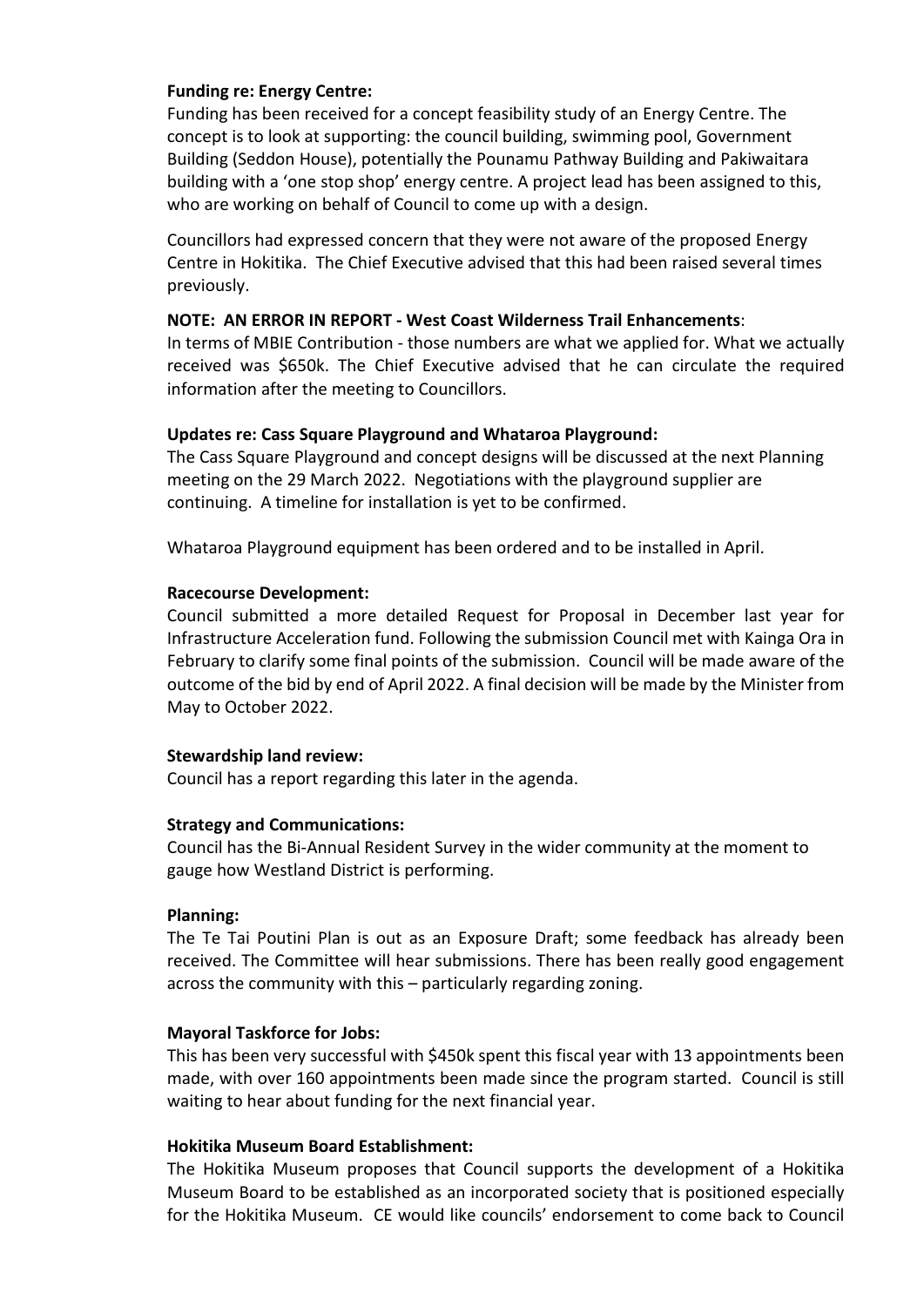with a report in April in terms of what that may look like, including a draft term of reference.

## **The following other matters were raised by Councillors:**

## **Laevo Software for Project Management:**

Kw Madgwick queried the cost of the software.

The Group Manager District Assets advised that there was a total cost of \$4,300 a year for 10 licenses, however the number of licenses had been doubled to 20 at a cost of \$8,600 per annum.

## **Draft Annual Plan:**

Kw Madgwick asked if the draft annual plan will be consulted upon. The Group Manager Corporate Services advised that Council will be consulting on the draft Annual Plan.

## **Information technology – HR system:**

Kw Madgwick sought clarification about the item in the report regarding the HR system. The Group Manager Corporate Services advised that Council are now fully utilizing the HR system for recruitment, which is a risk reducing process.

## **Hokitika Swimming Pool:**

Cr Martin sought clarification on when the Hokitika swimming pool will be open and operative.

The Group Manager, District Assists advised that the Hokitika swimming pool will close in June for 3 months & then re-open to the public.

## **Te Tai o Poutini Plan:**

Cr Martin advised that there is a secondary roadshow occurring regarding instable land and flooding from the 11-14<sup>th</sup> April throughout the West Coast. There are drop-in centre events in: Haast, Mahi Tahi Marae - Bruce Bay, Okarito, Franz Josef and Hokitika. Councillors and residents are encouraged to read the exposure draft and look at the impacts it has on their areas and properties.

## **Creative Community Scheme:**

Cr Martin advised that applications close on the  $4<sup>th</sup>$  April, and applications are encouraged for creative projects for their community.

## **Beach Access Ramps:**

Cr Keogan sought clarification about the beach access ramps and what they are going to look like.

The Chief Executive advised that Westlock make an inter-linking block that links together that provides sea wall protection and will forward a link on what they look like.

## **Old Christchurch Road:**

Cr Keogan asked if it was the intention to continue to find external funding to complete the remainder of the Old Christchurch Road.

The Chief Executive advised that at this stage it would be very unlikely to get any further funding as the NZTA budget we get annually goes towards significant works.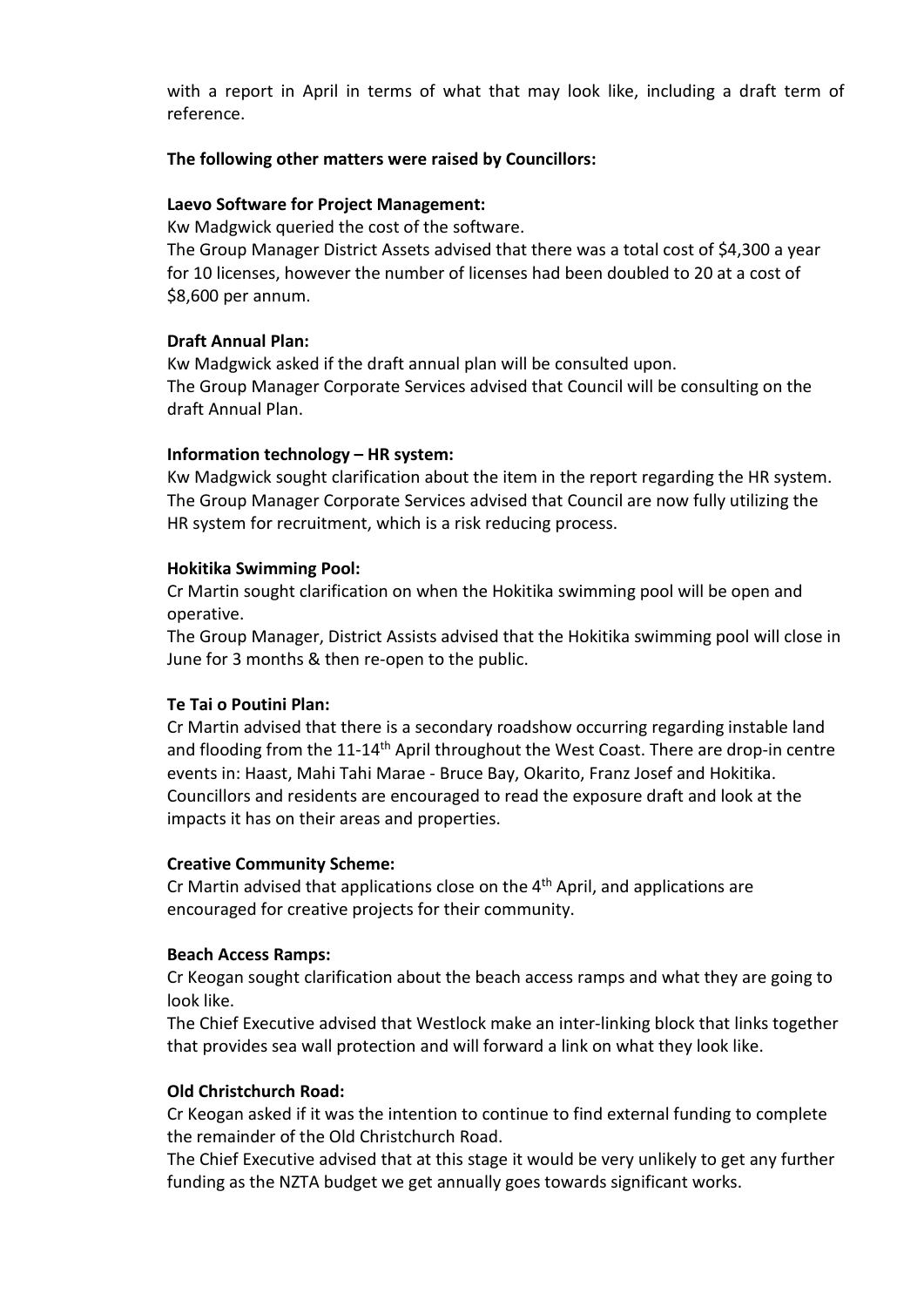## **Library Recruitment:**

Cr Keogan sought more information regarding Library recruitment. The Chief Executive advised that recruiting has been hard in the current environment and Council have held off advertising while there have been Covid-19 restrictions in place, however, all vacancies have been advertised and open for applications.

## **Staff Positions:**

Cr Keogan asked for a dossier of all the positions that are now in Council with a brief outline of each role in hard copy form and for the website as well.

The Chief Executive advised that it would be more appropriate for people to send their enquiries through Customer Service desk.

## **Annual Plan and Consultation – Re: Rates Increase:**

Cr Keogan queried when this matter will be discussed. The Chief Executive advised that this will be via a council workshop as rates are being reviewed currently.

## **Unchlorinated Treatment Plant:**

Cr Hart queried estimated costings on the procurement of equipment for the remaining 5 unchlorinated treatment plants.

The Group Manager, District Assets advised that it is approximately \$30,000 per exemption.

Cr Martin left the meeting at 11:58am and will return later.

Moved Cr Neale seconded Cr Keogan and **Resolved** that the Quarterly Report from CE Simon Bastion:

- a) Be received, and that
- b) A paper be prepared for the next council meeting regarding museum trust board endorsement.

## **CDEM Agreement for Adoption**

Chief Executive Simon Bastion spoke to this report.

1.1 The purpose of this report is to seek Council endorsement of the revised West Coast Civil Defence & Emergency Management – Partnership Agreement.

August 2021 the Joint Committee requested an independent review to be conducted. Chris Walker (previous Civil Defence Director in Otago) conducted this and presented back to joint committee with recommendations. One recommendation was to bring the partnership agreement back up to standard and to practice. It aligns the 3 councils under the same umbrella and the same rules. It has been fully critiqued by CE's and the joint committee. It helps to clarify the various components of our Civil Emergency Response and roles of individuals.

Moved Mayor Smith seconded Cr Hart and **Resolved** that the CDEM Agreement for Adoption Report:

a) Be received, and that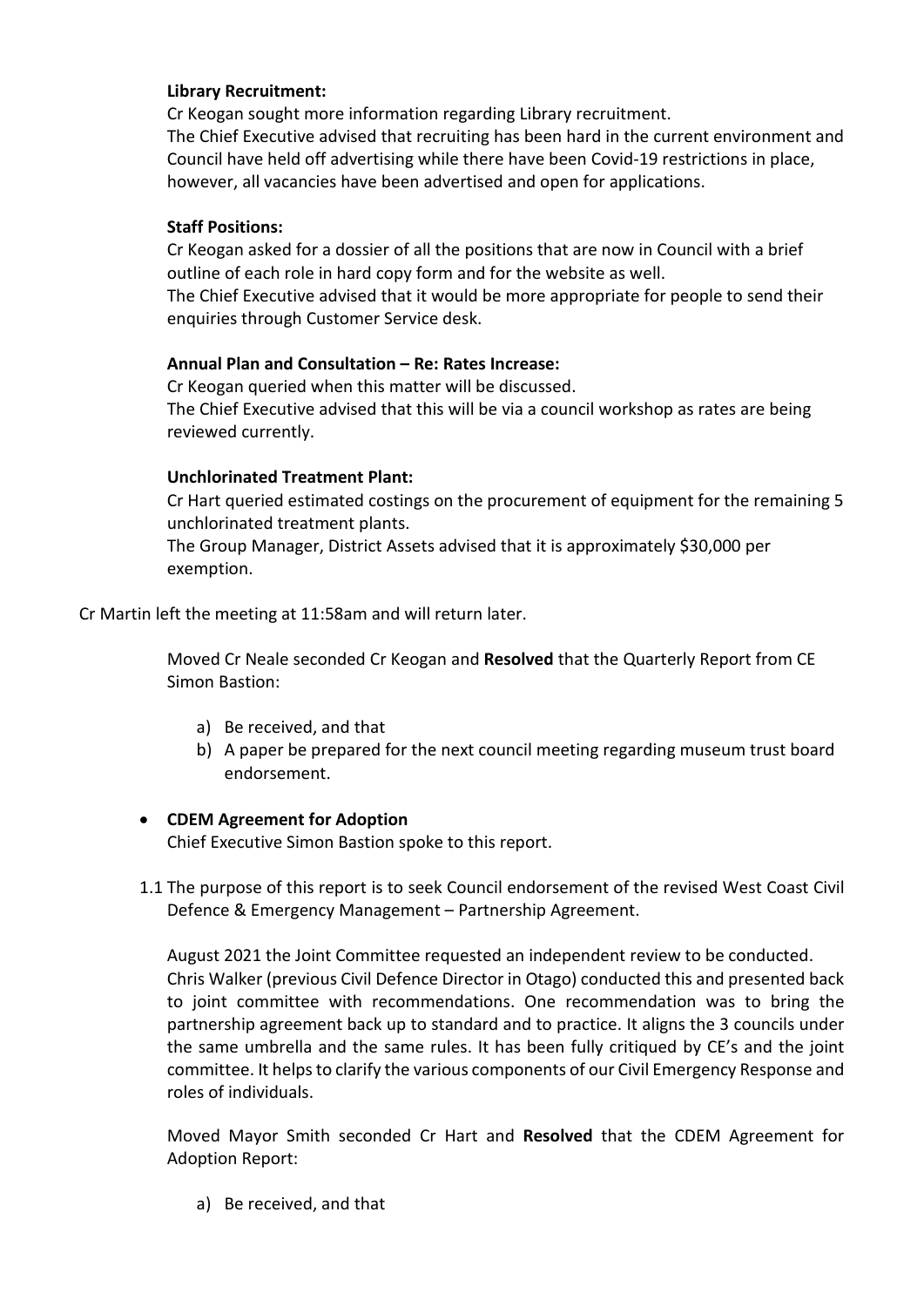b) Council endorses the West Coast Civil Defence – Partnership Agreement by signing the document

## **Stewardship Land in Aotearoa:**

Chief Executive Simon Bastion spoke to this report.

1.1 The purpose of this report is to provide a copy of the joint submission by the West Coast Regional council, Buller District Council, Grey District Council and Westland District Council on the Department of Conservation (DOC) proposed options to streamline processes for reclassification and disposal of Stewardship land.

CE engaged with support from other Councils (Buller, Grey & Regional) and have endeavoured to capture every piece of information that has been fed back and put together a really good submission.

Moved Cr Keogan seconded Deputy Mayor Carruthers and **Resolved** that the Stewardship Land Report from the CE Simon Bastion:

- a. Be received, and that
- b. Council endorses the joint submission retrospectively by the West Coast Councils on DOC's proposal to streamlining the stewardship land reclassification process.

Break for Lunch 12:30pm

Recommenced meeting at 1.00pm

Kw Francois joined the meeting at 1.00pm

Cr Martin re-joined the meeting at 1:04pm

## **Franz Josef Protection Works ToR Governance Group**  Chief Executive Simon Bastion spoke to this report.

1.1 The purpose of this report is to provide a copy of the Franz Josef/Waiau Rating District Joint Committee Agreement for adoption by Council

Moved Deputy Mayor Carruthers seconded Cr Neale and **Resolved** that the Franz Josef Protection Works ToR Governance Group Report from the CE Simon Bastion:

- a) Be received
- b) That the Franz Josef/Waiau Rating District Joint Committee Agreement is adopted and be signed by the Mayor.
- c) That Council appoint the Mayor and two elected South Westland Councillors to the Joint Committee.

## **Financial Report**

Finance Manager; Lynley Truman spoke to this report.

1.1 The purpose of this report is to provide an indication of Councils financial performance for four months to 28 February 2022.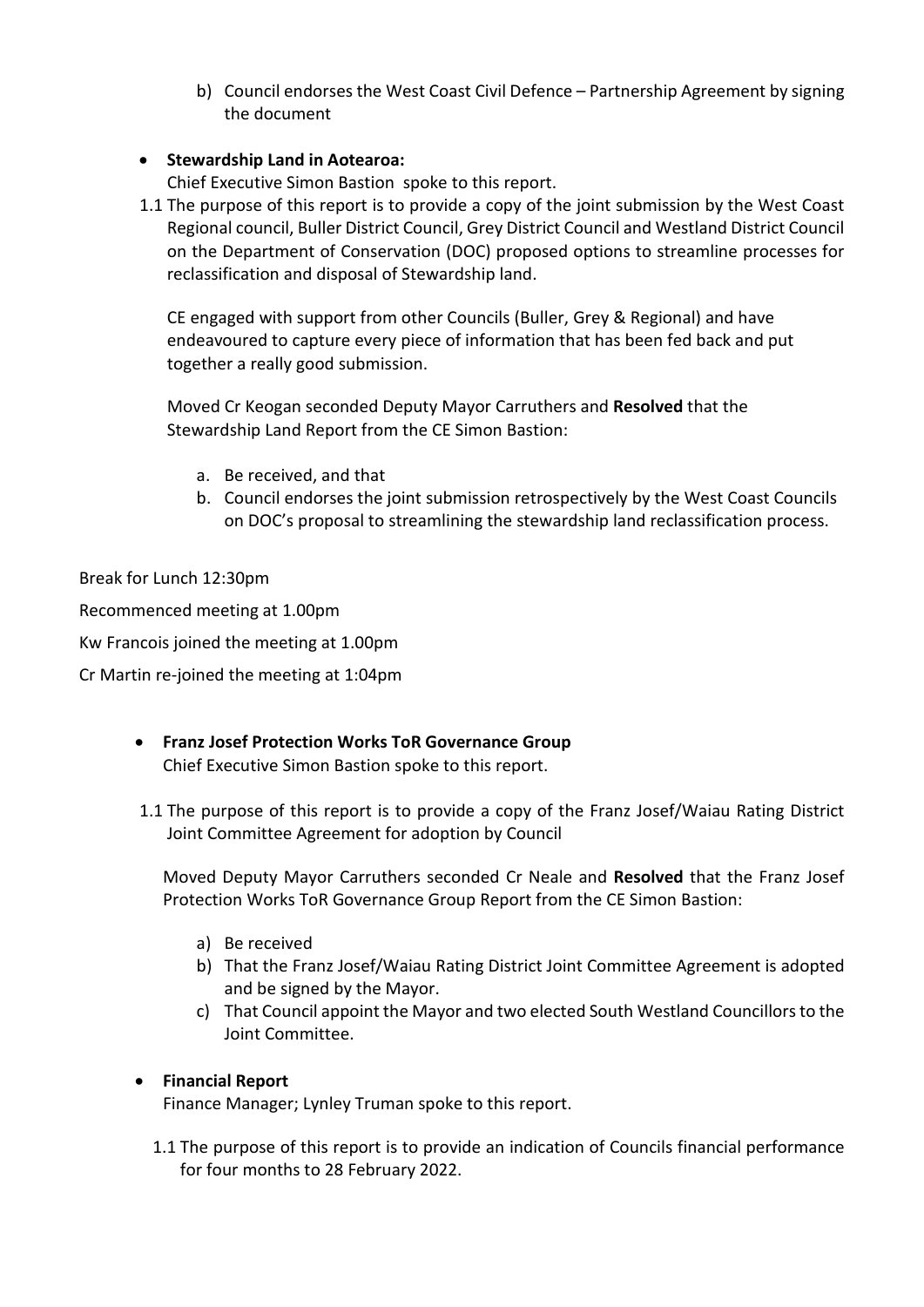Moved Cr Hart seconded Cr Neale and **Resolved** that the Financial Report for February 2022 from the Finance Manager Lynley Truman be received.

 **Application to Install a Park Bench by Jimmy Gordon to commemorate 100 years in New Zealand** 

Group Manager: District Assets - Scott Baxendale spoke to this report.

1.1 The purpose of this report is to seek permission from the Council to install a park bench at Cass Square with a small plaque attached.

Moved Cr Neale seconded Cr Martin and **Resolved** that the Poppy Plaque Seat Application Report from the Group Manager of District Assets Scott Baxendale:

- a) Be received
- b) That Council approve the seat and plaque being installed at Cass Square in the area indicated.
- c) As the seat is not a complex or high maintenance structure, it is recommended that Council will meet the cost, or any repairs or maintenance required.

## **Gambling Policy**

Group Manager; Regulatory and Community Services - Te Aroha Cook spoke to this report.

1.1 The purpose of this report is to update Council on the statutory review of Council's Class 4 Gambling Venue Policy and to seek a decision on whether to adopt the Policy without amendment.

Moved Cr Neale seconded Cr Keogan and **Resolved** that the Gambling Policy Report from the Group Manager of Regulatory and Community Services Te Aroha Cook:

- a) Report be received.
- b) The Class 4 Gambling Policy Venue be adopted without amendment and that Council staff undertake a social impact assessment and bring a report back to Council.

## **Ordering of Candidate Names on Voting Papers 2022**

Group Manager, Corporate Services - Lesley Crichton spoke to this report.

1.1 The purpose of this report is for Council to consider the order of candidate names on the voting papers for the 2022 local elections.

Moved Deputy Mayor Carruthers seconded Cr Keogan and **Resolved** that the Ordering of Candidate Names on Voting Papers 2022 from the Group Manager of Corporate Services Lesley Crichton that:

- a) The report be received, and
- b) That candidates' names be arranged in random order.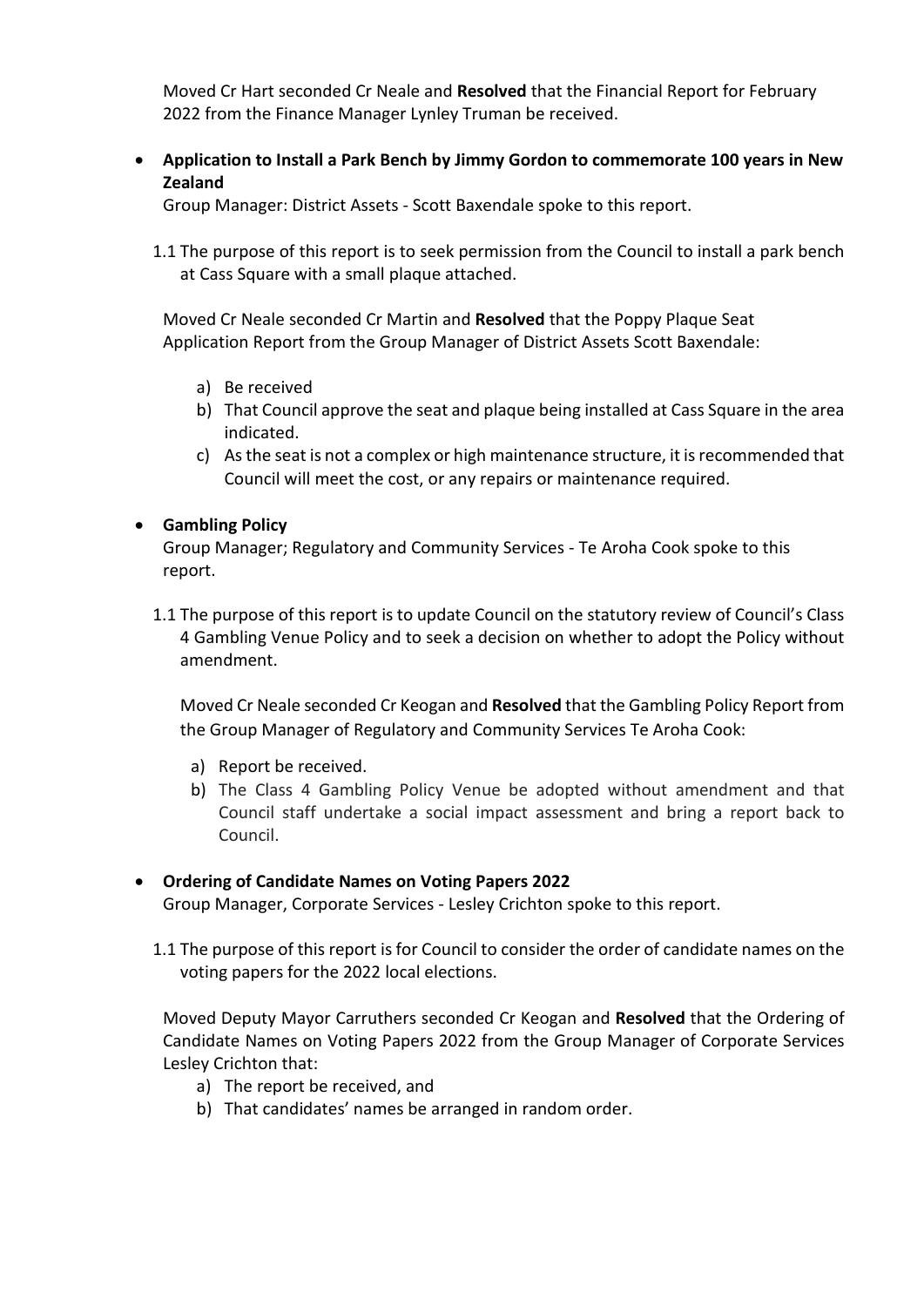- **Beautification of Marks Road, with appendix: Haast \$10k**  Community Development Advisor - Sarah Brown spoke to this report.
	- 1.1 The purpose of this report is to request the release of funds to the Haast Community, from previously approved funding that Council put aside for the Marks Road Beautification project.

To note: The \$10k for Marks Road beautification is coming from the Reserve Development Fund.

Moved Cr Neale seconded Cr Hartshorne and **Resolved** that the Beautification of Marks Road, with appendix: Haast - \$10k from the Community Development Advisor Sarah Brown be received and that Council release the \$10k from the Reserves Development fund

## **Welcoming Communities**

Community Development Advisor - Sarah Brown spoke to this report.

1.1 The purpose of this report is to have a commitment from Council to confirm and endorse an Expression of Interest to be part of the Welcoming Communities Programme.

Moved His Worship the Mayor seconded Cr Keogan and **Resolved** that the Welcoming Communities Report from the Community Development Advisor Sarah Brown:

- a) Be received, and
- b) That Council confirm and endorse an Expression of Interest from Westland District Council be submitted to MBIE to join the Welcoming Communities Programme.

## **Three Mile Hall Funds**

Community Development Advisor - Sarah Brown spoke to this report.

1.1 The purpose of this report is to request Council to release funds to the Three Mile Hall Committee, from previously approved funding that Council put aside for the annotated pictorial portrayal of the history of the Three Mile Hall.

\* Note Cr Keogan declared a conflict of interest and vacated the chair via zoom for this discussion and did not vote on the matter and returned to the meeting after the discussion had concluded.

Moved Cr Martin seconded Cr Neale and **Resolved** that the Three Mile Hall Funds Report from the Community Development Advisor Sarah Brown:

- a) Be received and that,
- b) The Council release the funds to The Three Mile Hall Committee of up to \$3000 for Phase 1 of the Three Mile History Project.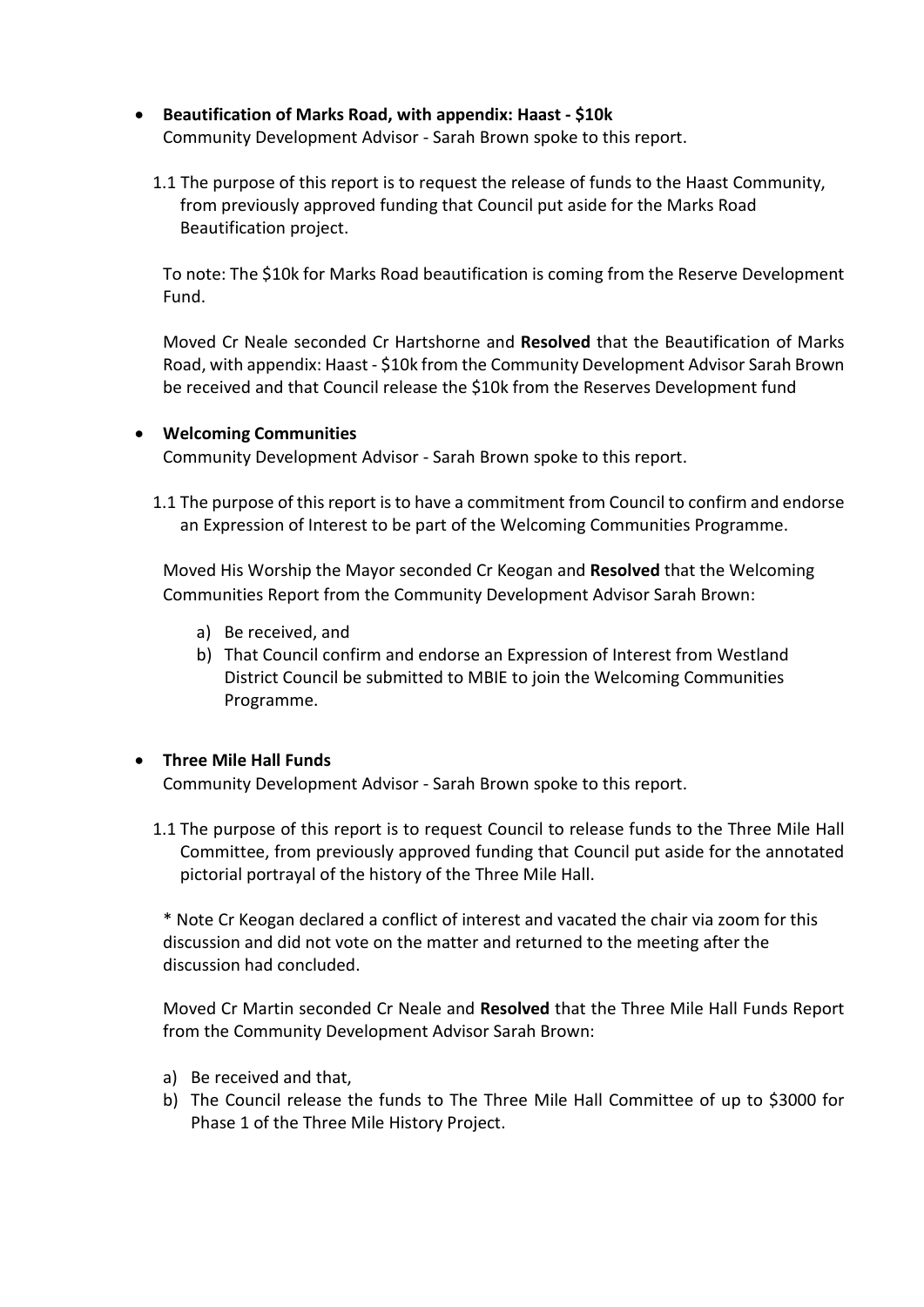- **Revell Street Trial Outcomes for adoption as a long-term one-way system (Presentation as well as Report)** Planning Manager - Fiona Scadden spoke to this report:
	- 1.1 The purpose of this report is to consider the successes and costs to date of the Revell Street Trial and whether the block of Revell Street between Weld Street and Hamilton Street should remain one way.

Moved Cr Hartshorne seconded Cr Keogan and **Resolved** that the Revell Street Trial Outcomes for adoption as a long-term one-way system report:

- a) Is received and,
- b) That staff conduct an engagement process with the businesses impacted on Revell Street regarding feedback on the current format as a one-way system, and
- c) Report back to Council in April 2022.

Note: Cr Davidson declared a non-financial conflict of interest in this matter and vacated his chair when the item was discussed at the meeting and did not partake in the discussion or vote on this matter.

## **9. ADMINISTRATIVE RESOLUTION**

Moved Cr Martin seconded Cr Hart and **Resolved** that Council confirm its Seal being affixed to the following document:

| Horano Hemi<br>Wilson | Warrant of Appointment $-$<br><b>Building Control Officer</b> | To act in the Westland District as:<br>An Officer pursuant to Section 174<br>$\bullet$<br>of the Local Government Act 2022;<br>AND |
|-----------------------|---------------------------------------------------------------|------------------------------------------------------------------------------------------------------------------------------------|
|                       |                                                               | An Authorised Officer pursuant to<br>$\bullet$<br>Section 222 of the Building Act<br>2004; AND                                     |
|                       |                                                               | An Enforcement Officer pursuant to<br>Section 371b of the Building Act<br>2004; AND                                                |
|                       |                                                               | An Officer under the Westland<br>District Council Bylaws; AND                                                                      |
|                       |                                                               | An Enforcement Officer pursuant to<br>Section 38 of the Resource<br>Management Act 1991.                                           |

Warrant of Appointment – Building Control Officer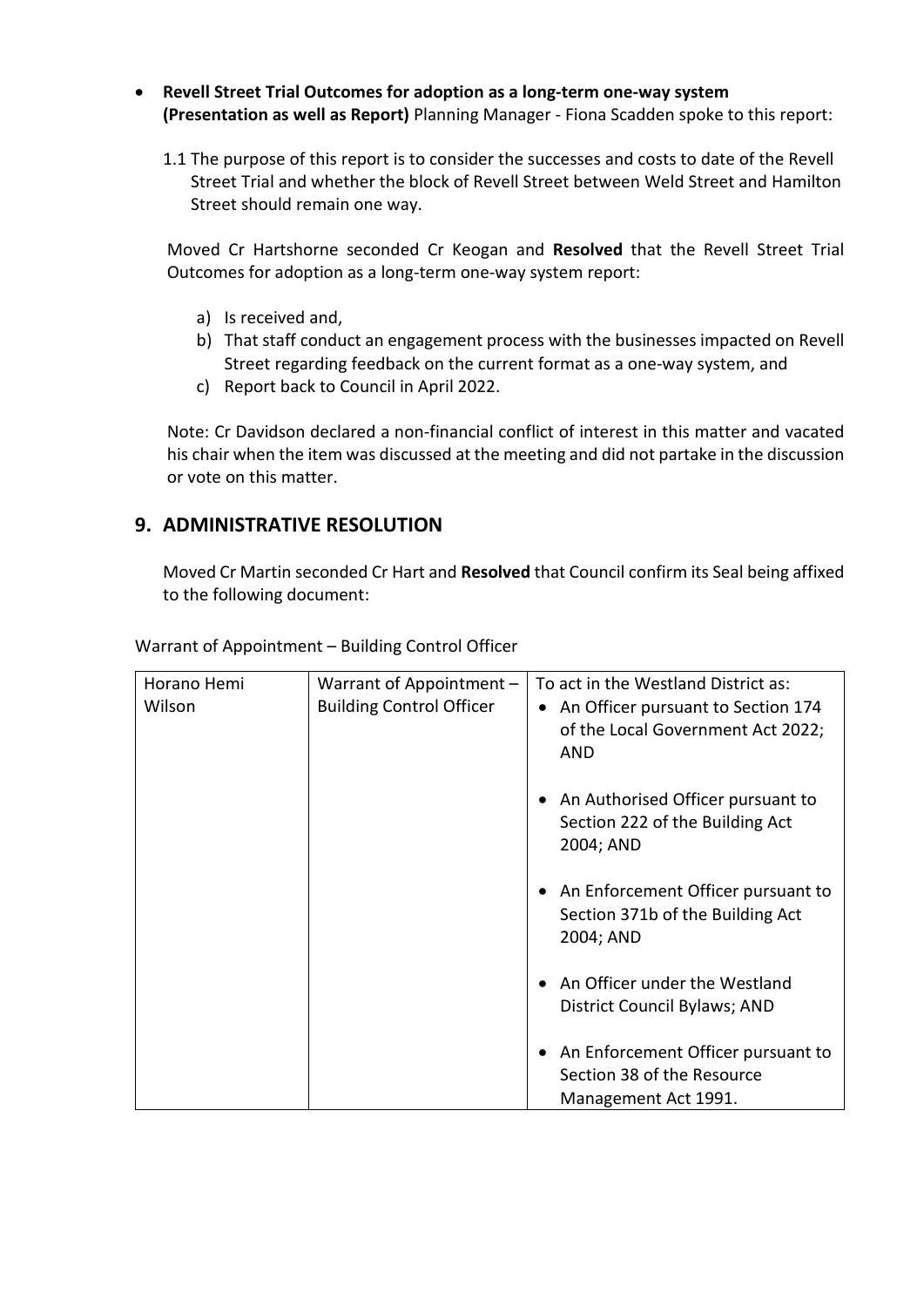# **10. KA MATATAPU TE WHAKATAUNGA I TE TŪMATANUI RESOLUTION TO GO INTO PUBLIC EXCLUDED**

(to consider and adopt confidential items)

 Moved Deputy Mayor Carruthers, seconded Cr Neale and **Resolved** that Council confirm that the public were excluded from the meeting in accordance with Section 48, Local Government Official Information and Meetings Act 1987 at 3.36 pm.

The general subject of the matters to be considered while the public are excluded, the reason for passing this resolution in relation to each matter and the specific grounds under Section 48(1) of the Local Government Official Information and Meetings Act 1987 for the passing of the resolution are as follows:

| <b>Item</b><br>No. | subject<br><b>General</b><br>οf<br>each matter<br><b>be</b><br><sub>to</sub><br>considered | Reason for passing<br>resolution<br><b>this</b><br>in<br>relation<br>each<br>to<br>matter | Ground(s) under Section 48(1) for the<br>passing of this resolution                                                                                                                                                       |
|--------------------|--------------------------------------------------------------------------------------------|-------------------------------------------------------------------------------------------|---------------------------------------------------------------------------------------------------------------------------------------------------------------------------------------------------------------------------|
| 1.                 | <b>Confidential Minutes</b><br>$-24$ <sup>th</sup> February 2022                           | Good<br>reasons<br>to<br>withhold exist under<br>Section 7                                | That the public conduct of the relevant<br>part of the proceedings of the meeting<br>would be likely to result in the disclosure<br>of information for which good reason for<br>withholding exists.<br>Section $48(1)(a)$ |
| 2.                 | CE's Confidential<br>Report                                                                | Good<br>reasons<br>to<br>withhold exist under<br>Section 7                                | That the public conduct of the relevant<br>part of the proceedings of the meeting<br>would be likely to result in the disclosure<br>of information for which good reason for<br>withholding exists.<br>Section $48(1)(a)$ |

This resolution is made in reliance on sections 48(1)(a) and (d) of the Local Government Official Information and Meetings Act 1987 and the particular interests or interests protected by section 7 of that Act, which would be prejudiced by the holding of the relevant part of the proceedings of the meeting in public are as follows:

| Item No. | <b>Interest</b>                                                                                                                                                                                                                                                                         |
|----------|-----------------------------------------------------------------------------------------------------------------------------------------------------------------------------------------------------------------------------------------------------------------------------------------|
|          | Protect the privacy of natural persons, including that of deceased natural persons                                                                                                                                                                                                      |
| 1, 2     | Protect information where the making available of the information:<br>would disclose a trade secret; and<br>(i)<br>would be likely unreasonably to prejudice the commercial position of the person who<br>(ii)<br>supplied or who is the subject of the information (Schedule 7(2)(b)). |
| 1, 2     | Enable any local authority holding the information to carry on, without prejudice or<br>disadvantage, negotiations (including commercial and industrial negotiations) (Schedule<br>7(2)(i))                                                                                             |

Moved Deputy Mayor Carruthers, seconded Cr Neale and **Resolved** that the business conducted in the 'Public Excluded Section' be confirmed and accordingly, the meeting went back to the open part of the meeting at 5.05pm.